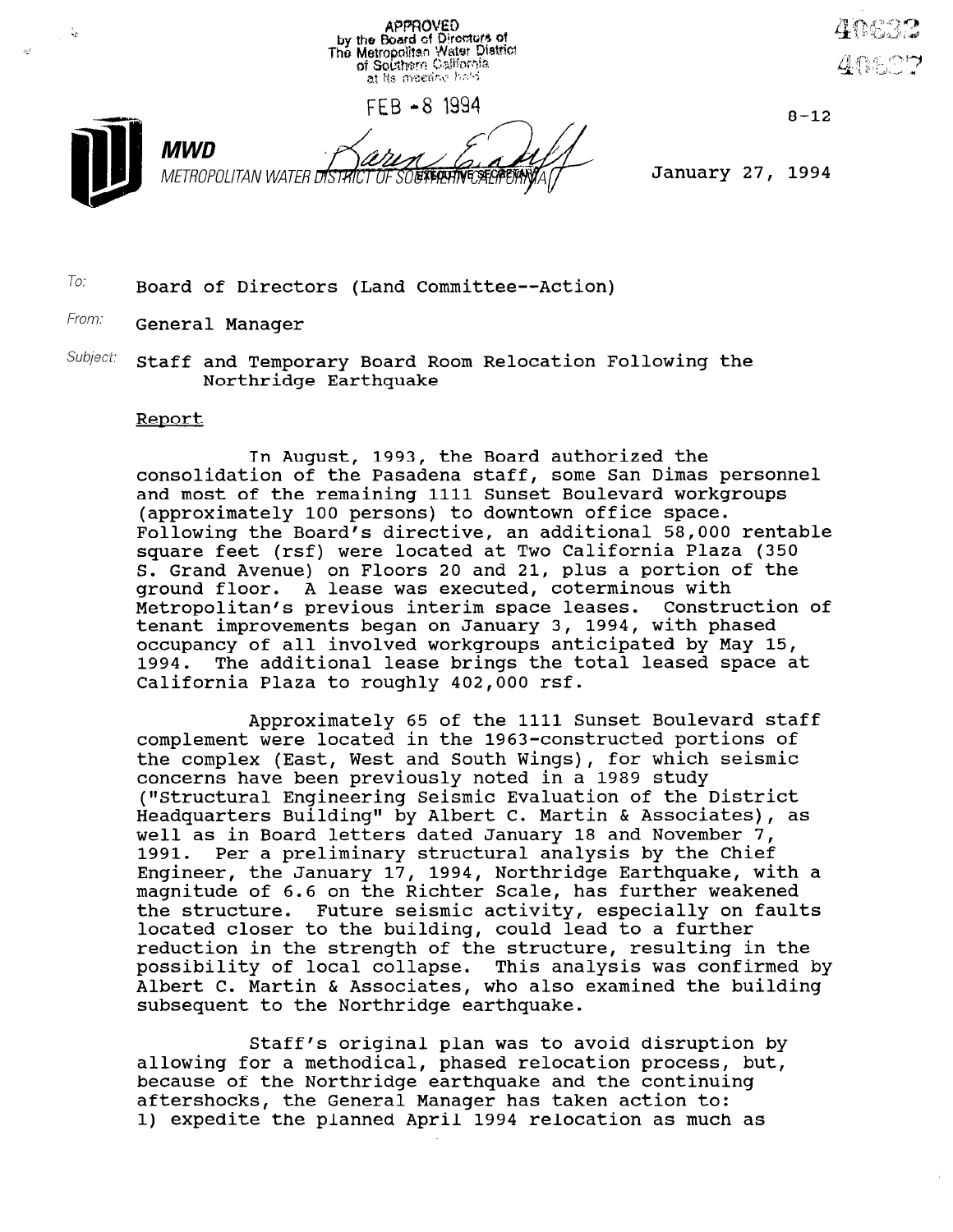Board of Directors -2- January 27, 1994

possible; and 2) immediately move staff out of, and restrict access to the 1963-constructed portions of the complex.

The Printshop staff, which was located in the West Wing of this building, has already been relocated to California Plaza, and the General Manager recommends that the Administrative Services and Right-of-Way Divisions institute a search for local lease space, preferably in move-in condition, to accommodate the operations of this latter Workgroup. Though this workgroup can be temporarily accommodated at California Plaza, improved efficiency could be attained if more equipment were available to them (much of the equipment is still at Sunset). Two California Plaza, however, was designed for office uses and lacks the appropriate ducting to expel noxious vapors from a large-scale industrial printshop. To remedy this design shortcoming, reconfiguration of Metropolitan's existing California Plaza space would require the completion of a time-consuming permitting process before installing the necessary venting to accommodate this additional equipment.

Other workgroups who had planned to remain in the older portions of the Sunset complex until the April 1994 California Plaza move, have been temporarily relocated into the 1111 Sunset Annex building (which suffered no structural damage as a result of the recent earthquake), or into Metropolitan's leased California Plaza space. The staff of the Executive Secretary has been relocated to the Third Floor of Two California Plaza.

Concerning the use of 1111 Sunset as a venue for public meetings, including committee and Board meetings, the Chief Engineer has recommended immediately vacating the older portions of 1111 Sunset Boulevard, and relocating these meetings to another site, unless remedial work is undertaken.

The Southern California Association of Governments (SCAG) has offered to Metropolitan the use of its Board Room at 818 W. Seventh Street, 12th Floor, Los Angeles, at no cost. at 818 W. Seventh Street, 12th Floor, Los Angeles, at no cost. The SCAG facility is adequately sized and configured to meet<br>Metropolitan's needs.

The Engineering & Operations and Executive INE ENGINEELING & OPERACIONS AND EXECULIVE committees met in a joint emergency session on January 20,<br>1994, and authorized staff to account for the February, March 1994, and authorized staff to arrange for the February, March<br>and April Tuesday Board and committee meetings to be conducted and April <u>Idesday</u> board and committee meetings to be condensed. in the scat facility. During this period, monday con meetings will be conducted on the finite floor of two<br>California Plaza... Staff will be in the shuttle transportation california riaza. Staff will organize snuttle transportation<br>from the Sunset facility were attracted. from the Sunset facility garage, make parking arrangements at both the California Plaza and SCAG facilities, and retain catering services for these monthly Board activities.